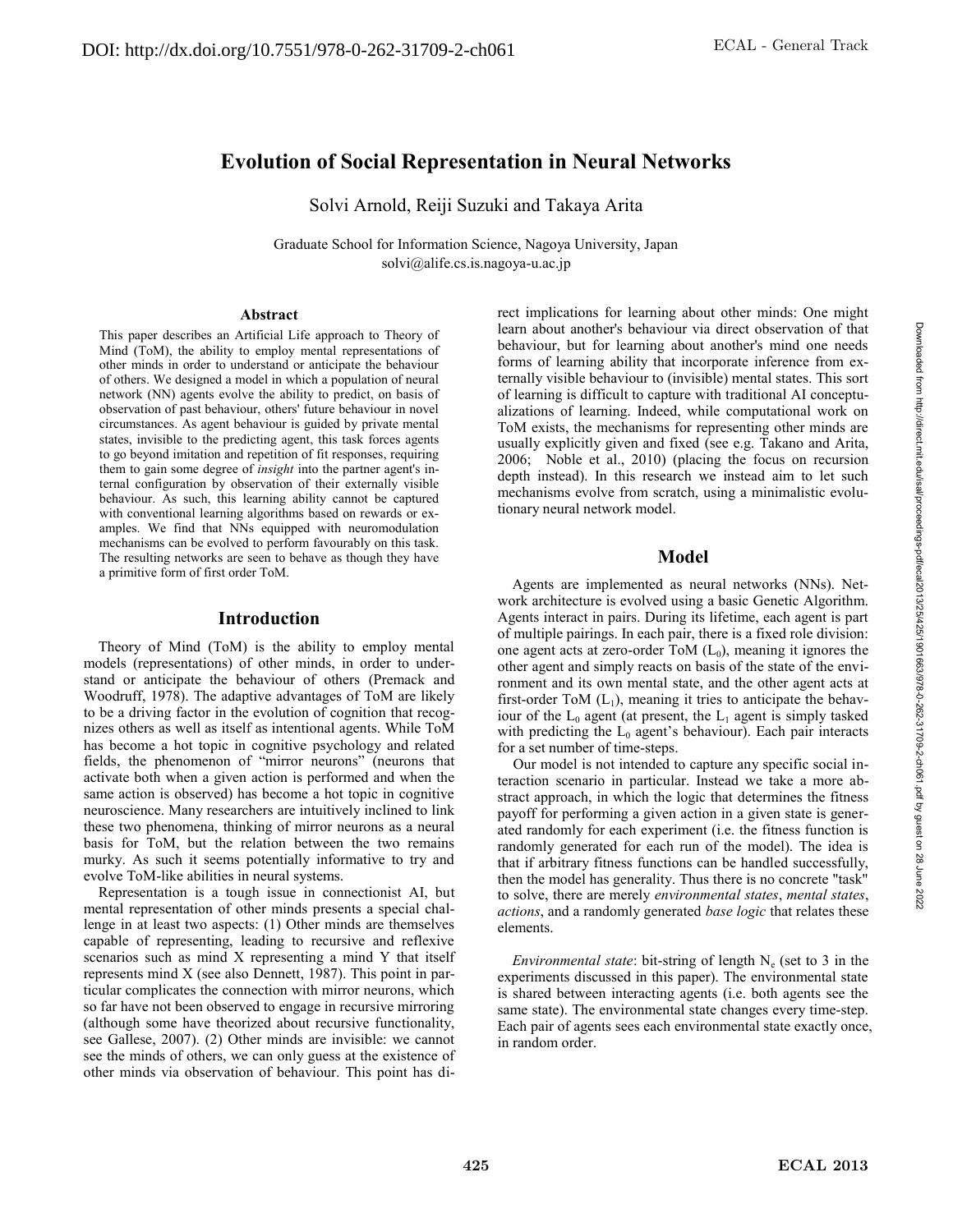*Mental state*: bit-string of length  $N_m$  (set to 3 in the experiments discussed in this paper). Each agent has a private mental state, invisible to its interaction partner. Mental states remain constant over the course of the interaction of an agent pair.

*Action*: bit-string of length  $N_a$  (set to 3 in the experiments discussed in this paper). At each time-step, each agent outputs an action.

*Base logic*: generates the optimal  $L_0$  action choice for each (environmental state, mental state) pair. The base logic abstractly represents social scenarios. The base logic is implemented as a neural network, identical in kind to the NNs used for the agents, although with a few restrictions (we detail the way the base logic is generated after we explain the agent NN architecture below).



Figure 1. Schematic of agent interaction. The  $L_0$  agent computes its action  $(R_0)$  from the (shared) environmental state and its (private) mental state. The  $L_1$  agent computes a prediction  $(R<sub>1</sub>)$  of this action. After the prediction is made,  $R<sub>0</sub>$  is revealed to the  $L_1$  agent as data to drive its learning process.

Fitness scores for the action choices of the agent performing the  $L_0$  role are calculated as proximity to the optimal action as generated by the base logic, normalized to the  $[-1, +1]$ interval. Meanwhile, fitness scores for the action choices of the agent performing the  $L_1$  role are calculated as proximity to the action choice of the  $L_0$  agent. As such, the  $L_1$  agent must try to predict the action of the  $L_0$  agent, but the action choice of the  $L_0$  agent depends on the  $L_0$  agent's mental state, which is invisible to the  $L_1$  agent. Herein lies the challenge: in order for the  $L_1$  agent to be able to predict the  $L_0$  agent's future moves under future environmental states, the  $L_1$  agent must infer the  $L_0$  agent's mental state from the  $L_0$  agent's action choices under the current and preceding environmental states. By observing both the  $L_0$  agent's action choice and the environmental state that led the  $L_0$  agent to choose that action, the  $L_1$  agent has the necessary information to infer the  $L_0$  agent's mental state, and on the basis thereof it can predict the  $L_0$ agent's behaviour under other environmental states.

## **Network species**

We use a slightly unusual type of NN, which gives a central position to propagation order. A network consists of a list of neurons and a set of connections. Propagation simply follows the list order. The genome encodes for each connection the list-indices of the pre-synaptic neuron and the post-synaptic neuron. If the index of the post-synaptic neuron is smaller (or equal) to the index of the pre-synaptic neuron, then the connection runs against the propagation direction and is thus treated as a recurrent connection (meaning activation sent over it arrives at the next time-step). Otherwise, it runs along the propagation direction and is treated as a regular connection (meaning activation sent over it arrives at the same timestep). This approach avoids the trouble of deriving propagation order in free-form evolvable NN architectures, and facilitates later implementation of endogenously controlled propagation loops for recursive ToM.

The neuron list is composed of seven sections:  $2 \cdot N_m$  neurons for mental state input,  $2 \cdot N_e$  neurons for environmental state input,  $2 \cdot N_a$  neurons for partner action input, H hidden neurons,  $N_a$  neurons for  $L_0$  action output, again H hidden neurons, and finally  $N_a$  neurons for  $L_1$  action output. Connections between two neurons inside one and the same input or output section are not allowed. We provide two neurons for each input bit. Activation of one neuron signals a 1 value and activation of the other neuron signals a 0 value for the bit. These values can have very different implications, so we input them separately. When a NN acts as  $L_0$ , its responses are read from the first set of output neurons, and when it acts as  $L_1$ , the second set is read. When reading out responses at the output neurons, we translate neural activation values into binary values by converting negative values into zeroes and positive values into ones. Figure 2 shows the basic architecture (for  $N_m = N_e$  $=N_a = 1$  and H = 2). In the experiments discussed in this paper we used the following settings:  $N_m = N_e = N_a = 3$  and H = 16, making for a total of 56 neurons. Given that connectivity is evolved, it is very well possible for neurons to not be included in the circuitry, meaning that the "effective" net size will generally be smaller than 56. The maximum number of connections is limited to 100.

A neuron's activation is computed from the activation of the neurons that project to it, using a slight modification of the standard hyperbolic tangent activation function.

Activation function:

$$
A_j = N_j \, \cdot \, \tanh \Bigl[ 0.5 \, \cdot \sum \bigl( W^A_{ij} \, \cdot \, A_i \bigr) \Bigr] + \, b_j
$$

Where  $A_i$  is activation at neuron i,  $W_{ii}^A$  is the weight of an activatory connection from i to j,  $b_i$  is the (genetically encoded) activation bias for neuron j, and  $N_i$  is the neurotransmitter value at neuron j.  $N_i$  defaults to 1, but can be lowered if the neuron has any incoming *neurotransmitter connections*. Activation received over such connections is added to the  $N_i$ value.  $N_i$  is clipped to the [0, 1] range before the activation function is applied, and reset to 1 after propagation. This neurotransmitter logic is included to provide a simple mechanism for blocking signal transmission, which can simplify some neural computations (e.g. xor without hidden neurons). While theoretically speaking this does not expand the functionality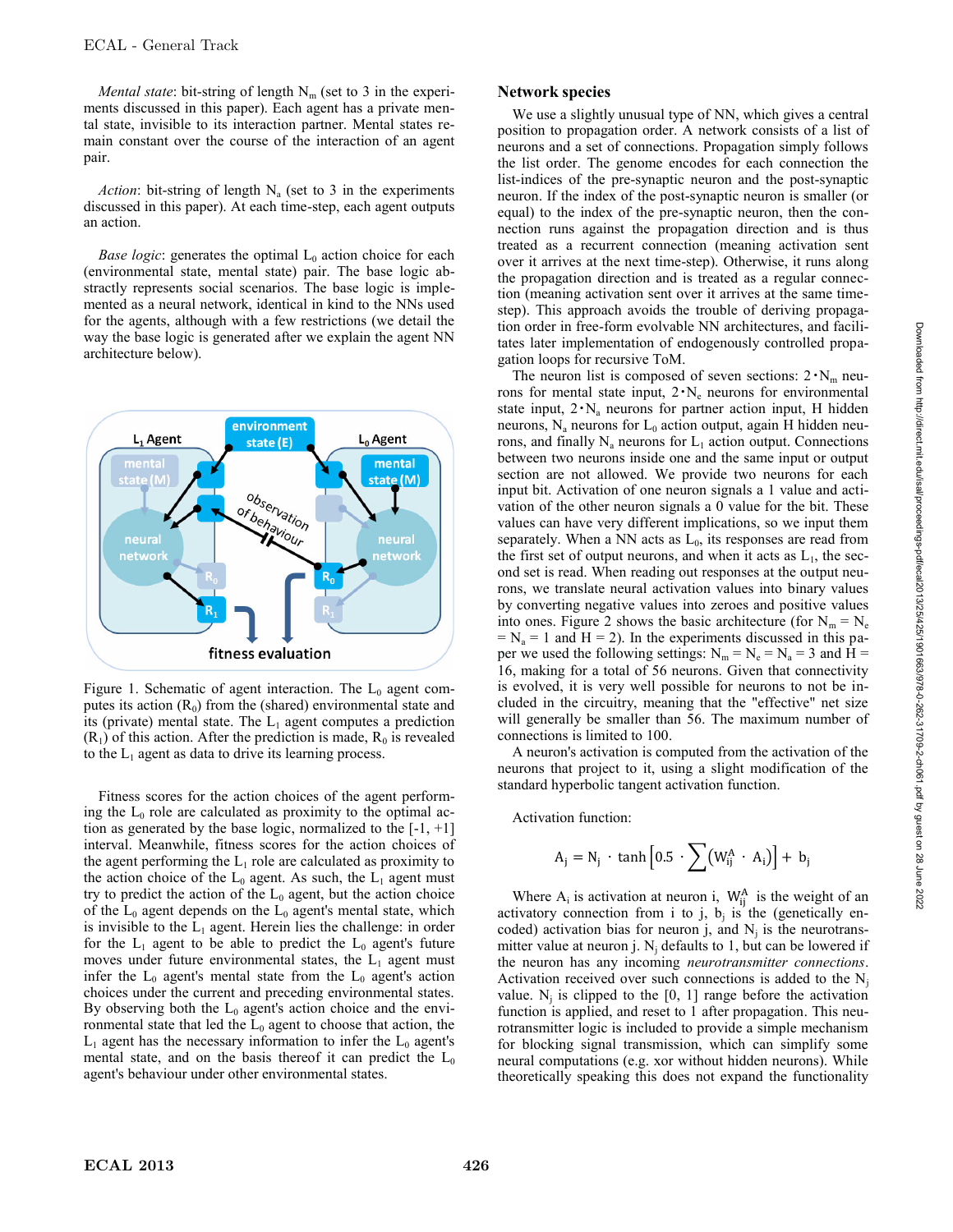of the network species, we do find inclusion of such a neurotransmitter system to improve evolvability.



Figure 2. Neural network architecture concept. Networks consist of seven sections, with the size of each section determined by model parameters (see text). Propagation order is fixed. Connections running against the propagation order are treated as recurrent connections.

Evolution of learning ability is made possible using neuromodulation (Soltoggio et al., 2008). Similar techniques have previously been employed to evolve spatial representation ability in NNs (Arnold et al., 2012, 2013), so it stands to reason that it might allow for evolution of social representation ability as well. The basic idea is to introduce a special connection type that lets neurons send modulatory signals to one another, and to let these signals control connection weight change. This allows for evolution to shape the weight update dynamics of the networks by shaping the modulatory connectivity, which provides a basis for endogenously controlled behaviour change, i.e. a basis for learning ability. So in addition to their activation value, neurons have a modulation value, and in addition to standard activatory connections, there are modulatory connections. If neuron i has a modulatory connection to neuron j, then activation at i leads to modulation at j. Neurons' modulation values are computed in similar fashion to their activation values, but without involvement of neurotransmitter values.

Neuromodulation function:

$$
M_j = \tanh\left[0.5 \cdot \sum (W_{ij}^M \cdot A_i)\right]
$$

Where  $M_i$  is modulation at neuron i, and  $W_{ij}^M$  is the weight of a modulatory connection from i to j.

Weight updates are computed from the activation and modulation values at the pre- and post-synaptic neurons as follows:

$$
\Delta W_{ij} = A_i^{gij0} \cdot A_j^{gij1} \cdot M_i^{gij2} \cdot M_j^{gij3}
$$

Where  $\Delta W_{ij}$  is the change in the weight of the connection from neuron i to neuron j, and  $g_{ij}0...3$  are binary genes that encode inclusion/exclusion of each term in the update function for this specific connection. Connection weights are clipped to  $[-1, +1]$ .

Weight updates are only performed when the network plays the role of an  $L_1$  agent (the behaviour target for  $L_0$  agents is static, so no learning is required there). When an agent plays the  $L_1$  role, propagation is performed twice. The first time, only the environmental state is given on the input neurons, propagation is performed, and the action prediction is read out on the  $L_1$  output neurons. Then the environmental state and the actual action choice of the  $L_0$  agent are given as input, propagation is performed, and connection weights are updated. In the second propagation round, output is ignored.

## **Genetic Algorithm**

Networks are evolved using a Genetic Algorithm, with mutation but no crossover. After each generation, agents are sorted by fitness, after which the worst performing two thirds of the population is replaced with copies of the best performing one third, to which then mutation is applied. Mutations can alter the following properties:

#### Connections

- Pre- and post-synaptic neuron indices
- Type (activatory, neurotransmitter, modulatory)
- Update rule genes  $(g_{ii}0...3)$
- **Existence**

Neurons

Activation bias value

The "existence" property is used for addition and removal of connections (technically speaking there are always 100 connections in the network, but those with the existence property set to false are skipped over when the propagation logic is performed).

We additionally include some special mutation operators for modifying neural pathways, such as "inserting" a neuron into a pathway (given a connection from neuron x to neuron z, this operator picks a random neuron y and then replaces the original xz connection with a xy and a yz connection), and "removing" a neuron from a pathway (given a neuron y, it finds a connection projecting from some x to y and a connection from y to some z, and replaces the xy and yz connections with a single xz connection). Necessity of such operators has not been investigated here.

When mutating a network, we first pick a mutation rate using the following rule:

> rate =  $16 \cdot R(0,1)^6$ rate<sub>neuron</sub> = rate / neurons  $rate_{connection}$  = rate / connections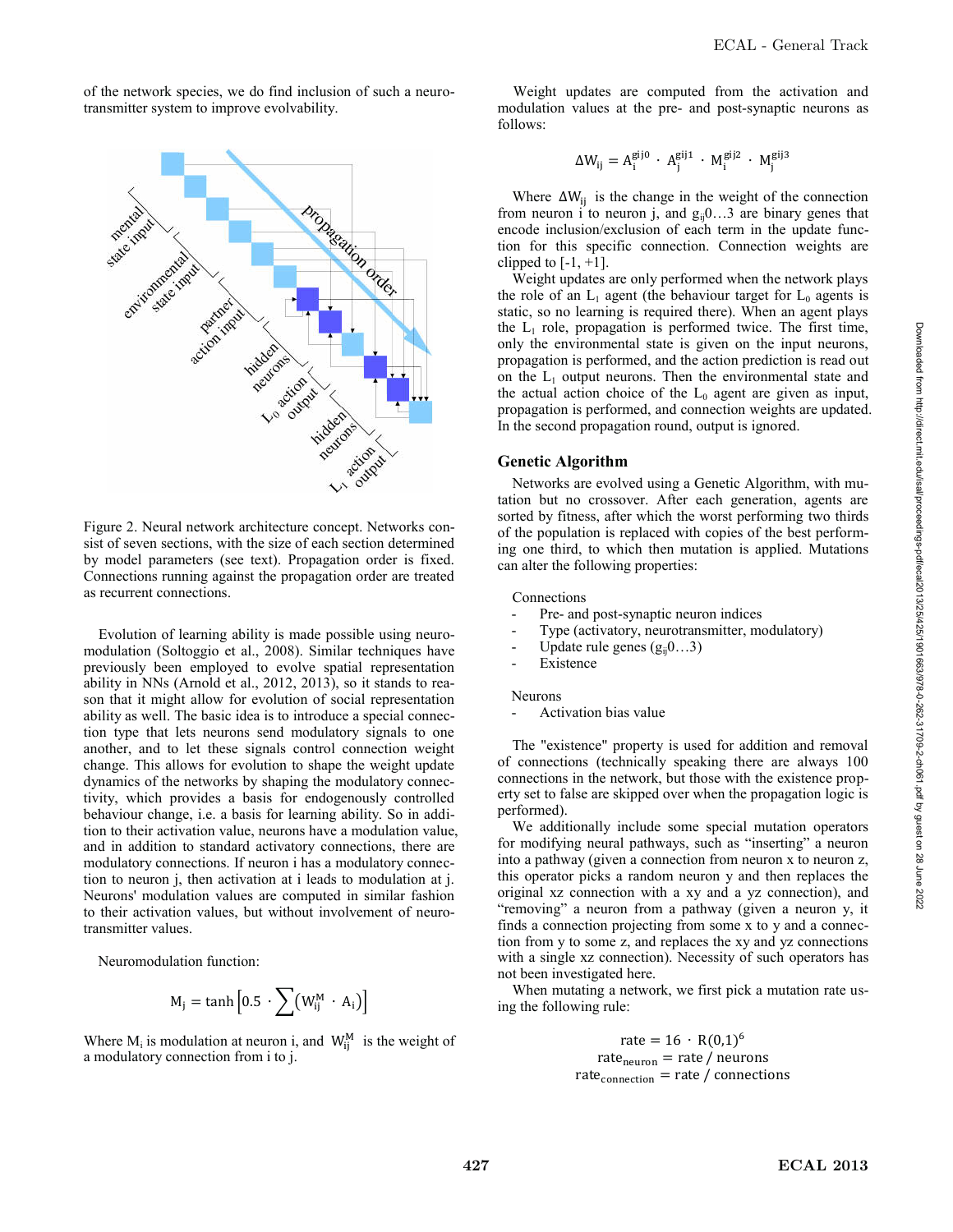Where  $R(0,1)$  generates random numbers in the interval [0,1], *neurons* is the number of neurons in the agent networks (56 in our experiments), and *connections* is the maximum number of connections in the agent networks (100 in our experiments). The resulting rate<sub>neuron</sub> and rate<sub>connection</sub> values are then used as the mutation probabilities per neuron and per connection, respectively. This slightly convoluted system for computing mutation rates is intended to help evolution by producing a good mixture of heavily and mildly mutated individuals, and was found to work better than fixed mutation rates.

## **Generating the base logic**

As noted above, we use random base logics instead of specific social scenarios. Base logics are implemented as special instances of the neural network architecture described above, and generated using the same genetic algorithm, just using a different fitness function than used when evolving agent NNs. The base logic serves as the target phenotype for  $L_0$  agents (i.e. fitness of  $L_0$  behaviour is judged as proximity to the base logic). As the base logic is just a special exemplar of the same neural network species, it takes environmental and mental states as input and returns actions as output. The fitness function used for generating base logics assesses the suitability of this input-output mapping as a social task, using the product of two values:

*Environmental state relevance*: for each possible mental state, we count the number of different action outputs that can be obtained by varying the environmental state. This gives an indication of the relevance of the environmental state for optimal action choice. If different environmental states do not lead to different optimal actions, then little can be learned by observing another agent in different environmental states. Thus the base logic should have a high value for environmental state relevance, to make learning *possible*.

*Mental state relevance*: for each possible environmental state, we count the number of different action outputs that can be obtained by varying the mental state. This gives an indication of the relevance of the mental state for optimal action choice. If different mental states do not lead to different optimal actions, then there is no need for  $L_1$  agents to learn about the mental state of the  $L_0$  agent. Thus the base logic should have a high value for mental state relevance as well, to make learning *necessary*.

Expressed in formulaic form:

$$
fitness_{logic} = \sum\nolimits_{mst}^{m}actions(m) \cdot \sum\nolimits_{env}^{e}actions(e)
$$

Where mst is the set of possible mental states, env is the set of environmental states, actions(m) is the number of distinct actions that can be obtained for mental state m by varying the environmental state, and actions(e) is the number of distinct actions that can be obtained for environmental state e by varying the mental state.

While we use the same network architecture, some limitations are imposed when a network is used as base logic. First off, the base logic should remain constant over time-steps, so modulatory and recurrent connections are disabled. Secondly, the base logic only provides the optimal actions for  $L_0$  (for  $L_1$ , optimal action is imitation of  $L_0$ ), so neurons beyond the first output section are omitted. Thirdly, to ensure that agents can viably replicate the base logic phenotype, we limit the number of neurons in the hidden neuron section to half of that used in the agent networks (i.e. 8 instead of 16).

We evolve a base logic population of 225 networks for 2000 generations, and retain the best individual of the final generation as the base logic for the experiment. Then a population of 225 agent networks is evolved for 2,000,000 generations.

## **Evolving the agent population**

In each generation, we split the population into 25 groups of 9 agents each. Within each group, every possible agent pairing interacts twice (once for each role assignment). At the start of each interaction, the  $L_0$  agent generates a mental state, which remains constant throughout the interaction. Then the  $L_0$  agent is exposed to every possible environmental state, in random order, while the  $L_1$  agent tries to predict the  $L_0$  agent's actions, seeing the shared environmental state but not the  $L_0$ agent's mental state. After each action of the  $L_0$  agent, the actual action choice is revealed to the  $L_1$  agent (i.e. fed into its "partner action" input neurons), and weight update logic is performed. Each environmental state is seen only once per interaction, so simply remembering the partner's action choice is no viable strategy. For the  $L_0$  agent, fitness payoff for an action is simply proportional to the action's proximity to the optimal action as given by the base logic. Below we use the performance of the  $L_1$  agent on the last time-step of the interaction as a measure of the success of the learning process. However,  $L_1$  fitness as used by the genetic algorithm is measured over all steps, so that a faster learner will have better fitness than a slow learner even if they perform equally well on the last time-step of the interaction.

At the end of each generation, agents are ranked per group, on basis of their  $L_0$  performance and  $L_1$  performance, with  $L_0$ performance taking precedence over  $L_1$  performance. That is, if agent X has a higher  $L_0$  performance than agent Y, then X will be ranked above Y, independent of the  $L_1$  performance scores. When X and Y have identical  $L_0$  scores (a very common occurrence, especially once optimality on the  $L_0$  task has been achieved), rank is decided by the  $L_1$  score. This way of ranking avoids a trap in social evolution. If evolution co-opts the neural circuitry that determines  $L_0$  behaviour for prediction of other agents'  $L_0$  behaviour (i.e.  $L_1$  behaviour), then when a mutant with better circuitry for  $L_0$  behaviour appears, this mutant will have *worse* prediction ability with respect to the behaviour of its non-mutant peers (and those peers will have worse prediction ability with respect to the mutant). To prevent such effects from obstructing evolution of  $L_0$  behaviour,  $L_0$  performance should take precedence of  $L_1$  behaviour. The best one third of each group (3 agents with the settings used here) overwrites the remaining two thirds with copies of themselves (so 2 copies per agent), to which mutation is applied. So effectively the parent agents each have 3 offspring, 2 mutated and 1 unmutated.

# **Results**

Eight trials of the experiment described above were performed. Table 1 shows performance results for the final 1000 generations of each trial, and Figure 3 shows the evolution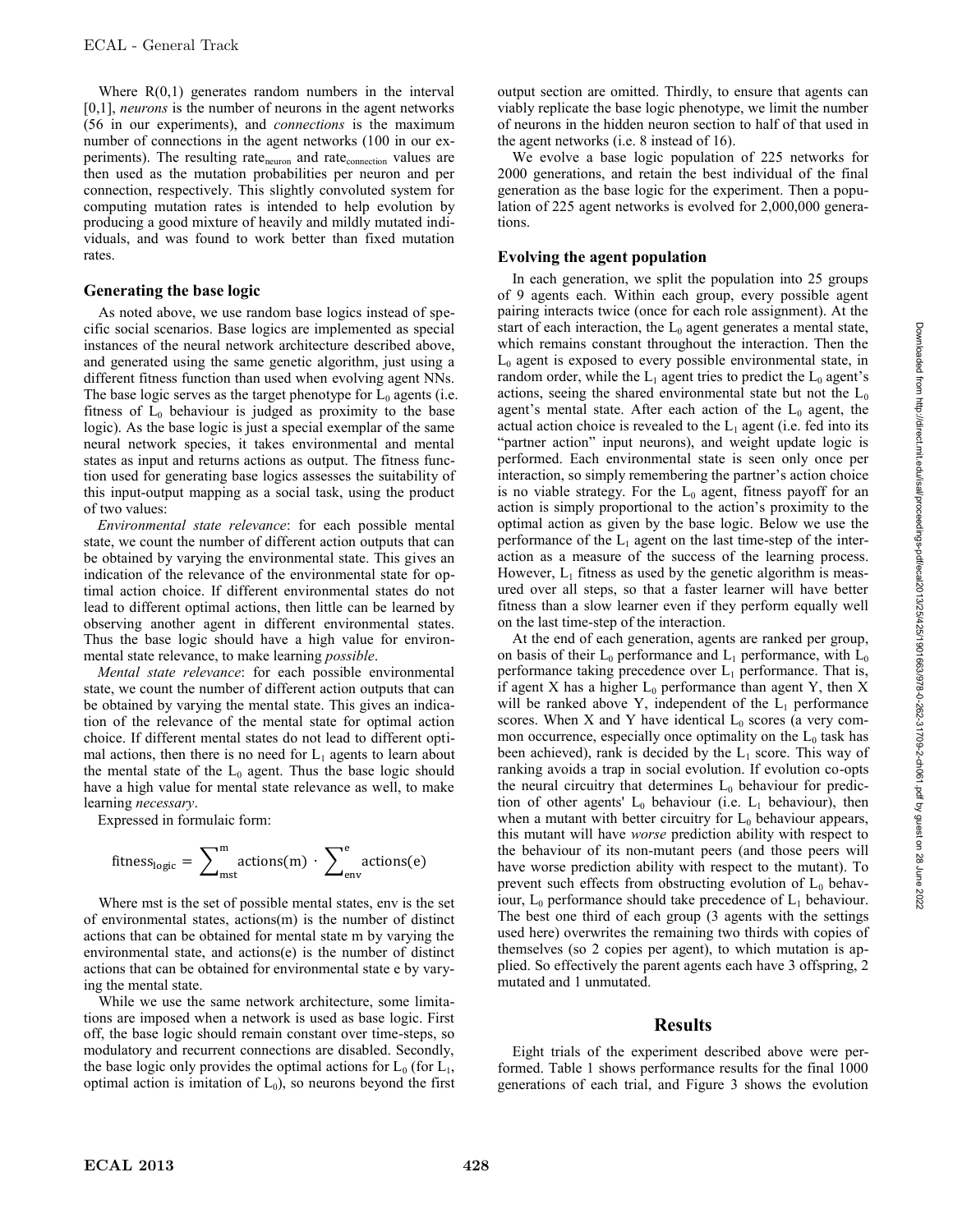process of a representative run. The scores displayed for  $L_0$ are computed over individuals that have been retained without mutation from the previous generation (i.e. the unmutated offspring of the previous generation). Note that this implies that inclusion of an individual in the performance score is decided *before* its performance is measured. Such scores provide a good performance measure, as they are neither distorted much by mutation (as whole population averages are) nor by luck (as population best scores are). Scores displayed for  $L_1$  are computed over all pairings between such individuals.

| Run#           | $Max L1 score$<br>without learning | $L_0$ score | $L_1$ score |
|----------------|------------------------------------|-------------|-------------|
| $\mathbf{1}$   | .21                                | .9195       | .9841       |
| $\overline{2}$ | $\mathbf{0}$                       | .9984       | .9062       |
| $\mathfrak{Z}$ | .20                                | .9861       | .9641       |
| $\overline{4}$ | .05                                | .9506       | .8972       |
| 5              | .34                                | .9199       | .9745       |
| 6              | $\mathbf{0}$                       | .9961       | .9690       |
| 7              | .21                                | .9995       | .9941       |
| 8              | .29                                | .8839       | .8974       |
| average        | .1625                              | .9568       | .9483       |

Table 1. Performance scores. Scores are averages over the last 1000 generations of each run. Score averages for  $L_0$  are taken over all individuals that have been copied from the previous generation without mutation. Score averages for  $L_1$  are taken over all pairings between such individuals.

Variation in partner  $L_0$  behaviour will harm  $L_1$  performance of even optimal agents. As such, perfect performance cannot be expected. To allow for assessment of the evolved learning ability, we calculated the maximal expected fitness score agents without learning could obtain for each run's base logic, and show these alongside the performance scores in Table 1. These are the expected  $L_1$  scores achieved by a hypothetical non-learning agent that for each environmental state simply picks the action that (over all possible mental states for an optimal  $L_0$  partner agent) yields the best expected score. Note that the expected score for random behaviour is 0. We can see that  $L_1$  performance in all runs widely exceeds the computed maxima for non-learning agents, showing that learning ability was indeed evolved. Average performance over all runs is well over 90% of the theoretical maximum, and some runs get very close to maximum performance (runs 3, 6 & 7).

These results indicate that the model, while far from perfect, is capable of producing agents that can learn how their interaction partner maps environmental states to actions. In that mapping, the partner's mental state plays a central role. As such, it seems that by observing their partner's behaviour, the agents in some form or another get a grasp on their partner's

mental state. This suggests that these agents have evolved a primitive form of first-order Theory of Mind.



Figure 3. Evolution process of example run (run 4 in Table 1). As in Table 1,  $L_0$  scores are averages over unmutated individuals and  $L_1$  scores are averages over interactions between such individuals. Data points are smoothed over 100 generations. X-axis in log-scale. Initially the population adopted a simple  $L_0$  behaviour, easy to imitate (hence high  $L_1$  scores early on) but low in fitness. As the  $L_0$  behaviour improves we see the  $L_1$  performance fall, and then climb back up again as the learning ability necessary for prediction of the more complex  $L_0$  behaviour evolves. Eventually the system settles in a state with high performance for both  $L_0$  and  $L_1$ .

## **Future Work**

The networks evolved here act as though they have first order ToM, but we have yet to establish how the mental state of partner agents is represented in the networks' activation patterns and/or weight modifications. Our primary future goal is to investigate this. It is well known that more often than not, networks evolved or trained to solve a given task represent their knowledge in highly diffuse and distributed fashion. However, as we have shown elsewhere (Arnold et al., 2012, 2013), when evolution and learning are combined, interactions between them tend to give rise to more organized forms of representation. In the present work too, we have a combination of learning and evolution at work.

Secondly, specific to ToM, we will investigate whether, in predicting an  $L_0$  partner's behaviour, these nets use the circuitry they use when they themselves are performing at  $L_0$ . This would constitute a mirror-neuron-like, "placing oneself in another's shoes" approach to the problem.

Beyond the above, we aim to extend this research in the following directions: 1) More complex scenarios for the  $L_1$  response (i.e. not mere prediction, but acting in anticipation of the  $L_0$  agent's action). 2) Extension to higher (recursive) orders of ToM (by introducing endogenously controlled propagation looping in the NN architecture). 3) Once the model works for mental and environmental states of sufficient size, replacement of the randomly generated base logic with simple games or cognitive psychology experiments that involve ToM.